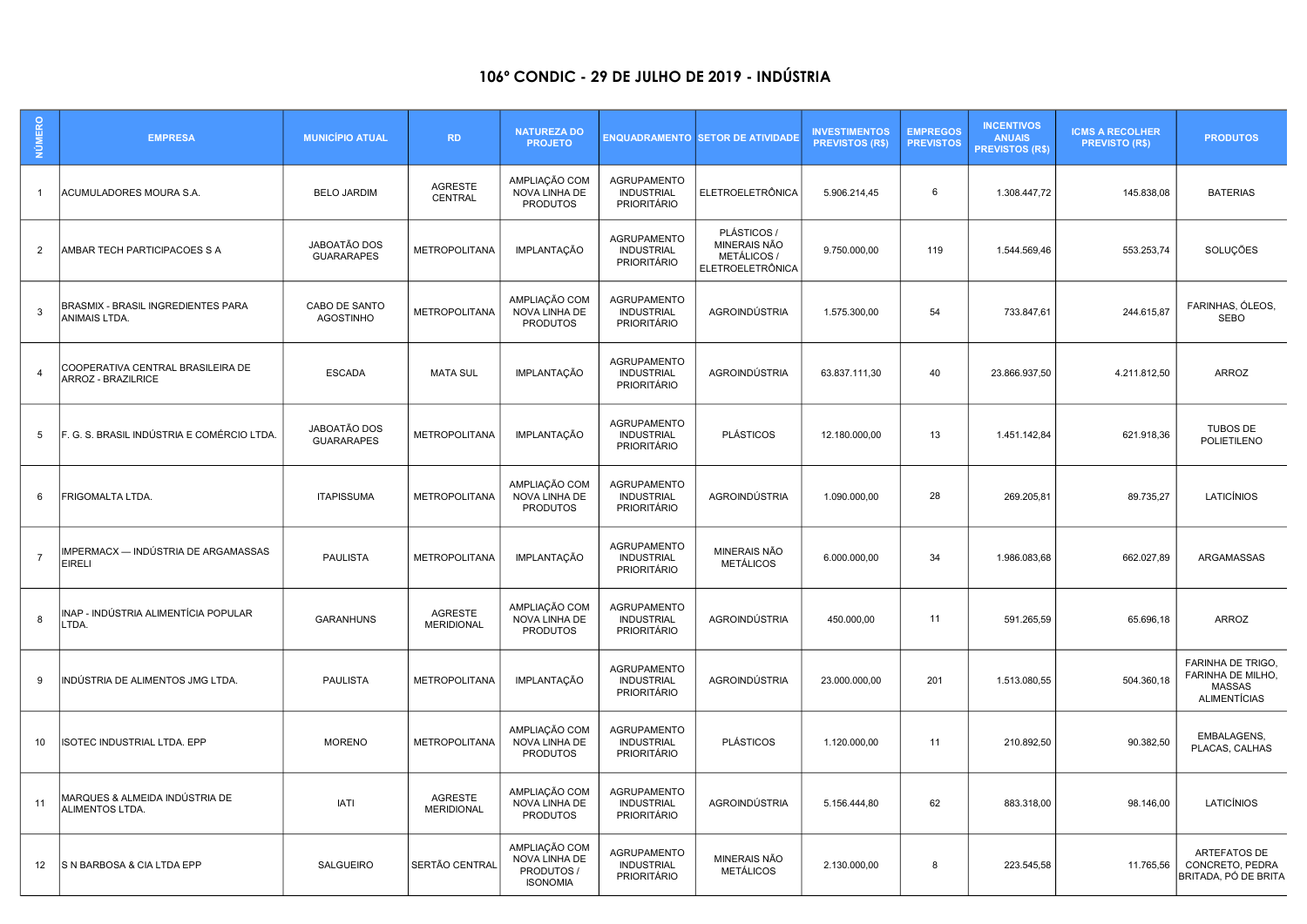## 106º CONDIC - 29 DE JULHO DE 2019 - INDÚSTRIA

| <b>NÚMERO</b> | <b>EMPRESA</b>                                                   | <b>MUNICÍPIO ATUAL</b>  | <b>RD</b>                    | <b>NATUREZA DO</b><br><b>PROJETO</b> |                                                        | ENQUADRAMENTO SETOR DE ATIVIDADE | <b>INVESTIMENTOS</b><br><b>PREVISTOS (R\$)</b> | <b>EMPREGOS</b><br><b>PREVISTOS</b> | <b>INCENTIVOS</b><br><b>ANUAIS</b><br><b>PREVISTOS (R\$)</b> | <b>ICMS A RECOLHER</b><br><b>PREVISTO (R\$)</b> | <b>PRODUTOS</b>                 |
|---------------|------------------------------------------------------------------|-------------------------|------------------------------|--------------------------------------|--------------------------------------------------------|----------------------------------|------------------------------------------------|-------------------------------------|--------------------------------------------------------------|-------------------------------------------------|---------------------------------|
| 13            | SARMENTO & COUTINHO ENVASAMENTO DE<br><b>JÁGUA MINERAL LTDA.</b> | SÃO LOURENÇO DA<br>MATA | <b>METROPOLITANA</b>         | IMPLANTAÇÃO                          | <b>AGRUPAMENTO</b><br><b>INDUSTRIAL</b><br>PRIORITÁRIO | <b>BEBIDAS</b>                   | 2.256.241.00                                   | 25                                  | 235.040,40                                                   | 78.346,80                                       | ÁGUA MINERAL<br><b>ENVASADA</b> |
| 14            | VALELAC INDÚSTRIA DE LATICÍNIOS EIRELI                           | PEDRA                   | AGRESTE<br><b>MERIDIONAL</b> | AMPLIAÇÃO COM<br>NOVA LINHA          | AGRUPAMENTO<br><b>INDUSTRIAL</b><br>PRIORITÁRIO        | AGROINDÚSTRIA                    | 1.150.000,00                                   |                                     | 4.510.583,00                                                 | 501.176,00                                      | LATICÍNIOS                      |
|               |                                                                  |                         |                              |                                      |                                                        |                                  |                                                | 617                                 | 39.327.960.24                                                | 7.879.074,93                                    |                                 |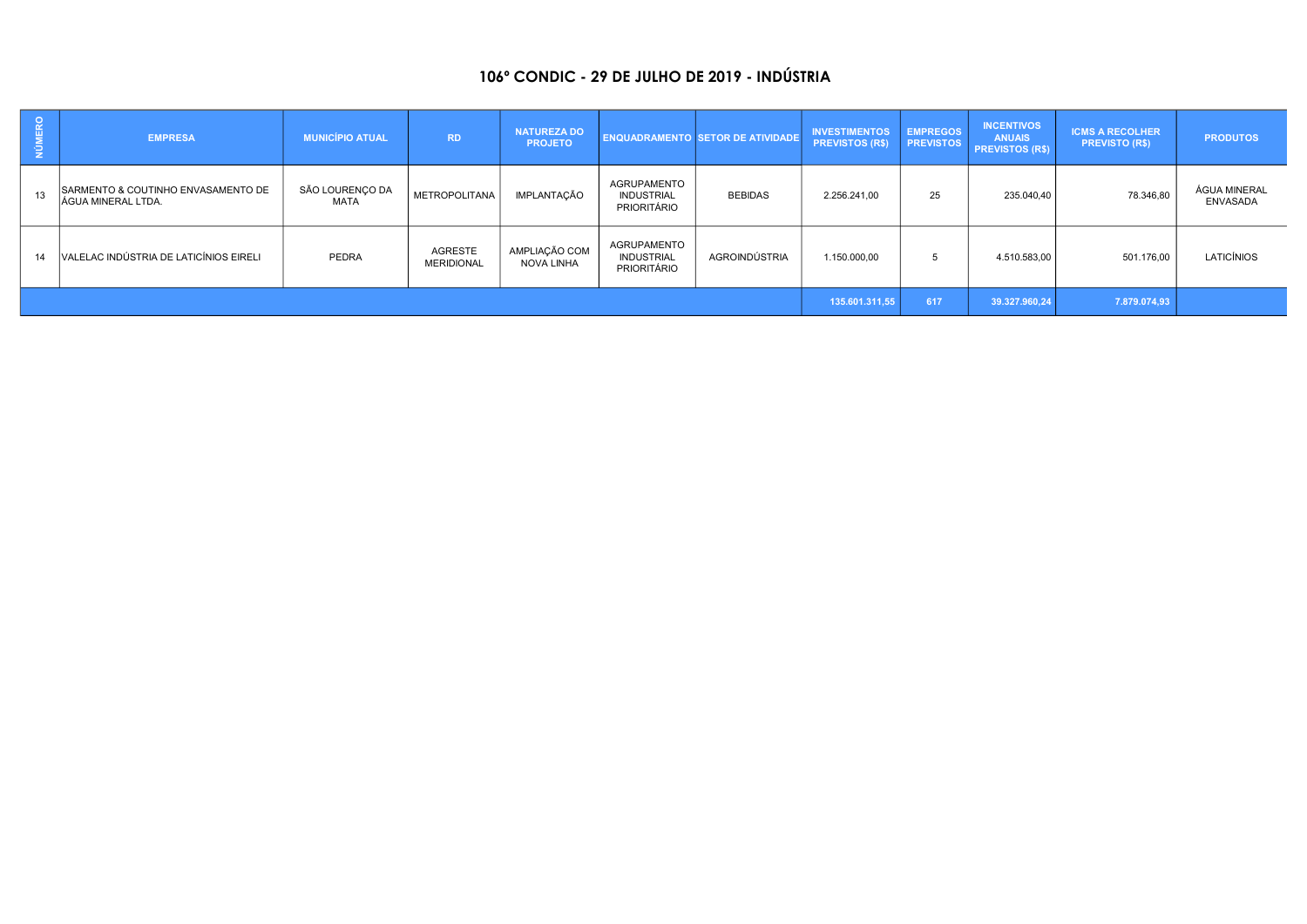## 106º CONDIC - 29 DE JULHO DE 2019 - IMPORTAÇÃO

| <b>NÚMERO</b> | <b>EMPRESA</b>                                                | <b>MUNICÍPIO ATUAL</b> | <b>RD</b>            | <b>NATUREZA DO</b><br><b>PROJETO</b>              | <b>ENQUADRAMENTO</b>                       | <b>IMPORTAÇÕES</b><br><b>ANUAIS PREVISTAS</b><br>(R\$) | <b>FATURAMENTO</b><br><b>ANUAL PREVISTO</b><br>(R\$) | <b>ICMS A RECOLHER</b><br><b>SEM INCENTIVO</b><br>(R\$) | <b>ICMS A RECOLHER</b><br><b>COM INCENTIVO</b><br>(R\$) | <b>PRODUTOS</b>                                         |
|---------------|---------------------------------------------------------------|------------------------|----------------------|---------------------------------------------------|--------------------------------------------|--------------------------------------------------------|------------------------------------------------------|---------------------------------------------------------|---------------------------------------------------------|---------------------------------------------------------|
| 15            | CALU DISTRIBUIDORA DE ALIMENTOS LTDA.                         | <b>RECIFE</b>          | <b>METROPOLITANA</b> | IMPLANTAÇÃO                                       | COMÉRCIO IMPORTADOR<br><b>ATACADISTA</b>   | 7.657.138,90                                           | 14.787.000,00                                        | 2.247.624,00                                            | 1.701.376,51                                            | ALHO                                                    |
| 16            | CYCLOPLAST IMPORTAÇÃO E EXPORTAÇÃO DE<br><b>RESINAS LTDA.</b> | <b>RECIFE</b>          | <b>METROPOLITANA</b> | AMPLIAÇÃO COM<br>NOVA LINHA DE<br><b>PRODUTOS</b> | COMÉRCIO IMPORTADOR<br><b>ATACADISTA</b>   | 3.272.500,00                                           | 4.326.500,00                                         | 536.486,00                                              | 346.524,60                                              | POLICLORETO DE<br>VINILA,<br>POLIESTIRENO<br>EXPANSÍVEL |
|               | DISTRIBUIDORA ADAUTO CARVALHO LTDA.                           | <b>SERRA TALHADA</b>   | SERTÃO DO PAJEÚ      | AMPLIAÇÃO COM<br>NOVA LINHA DE<br><b>PRODUTOS</b> | COMÉRCIO IMPORTADOR <br>ATACADISTA/TRADING | 5.814.000,00                                           | 8.781.000,00                                         | 720.042,00                                              | 463.718,70                                              | ALICATES, KITS DE<br><b>CHAVES</b>                      |